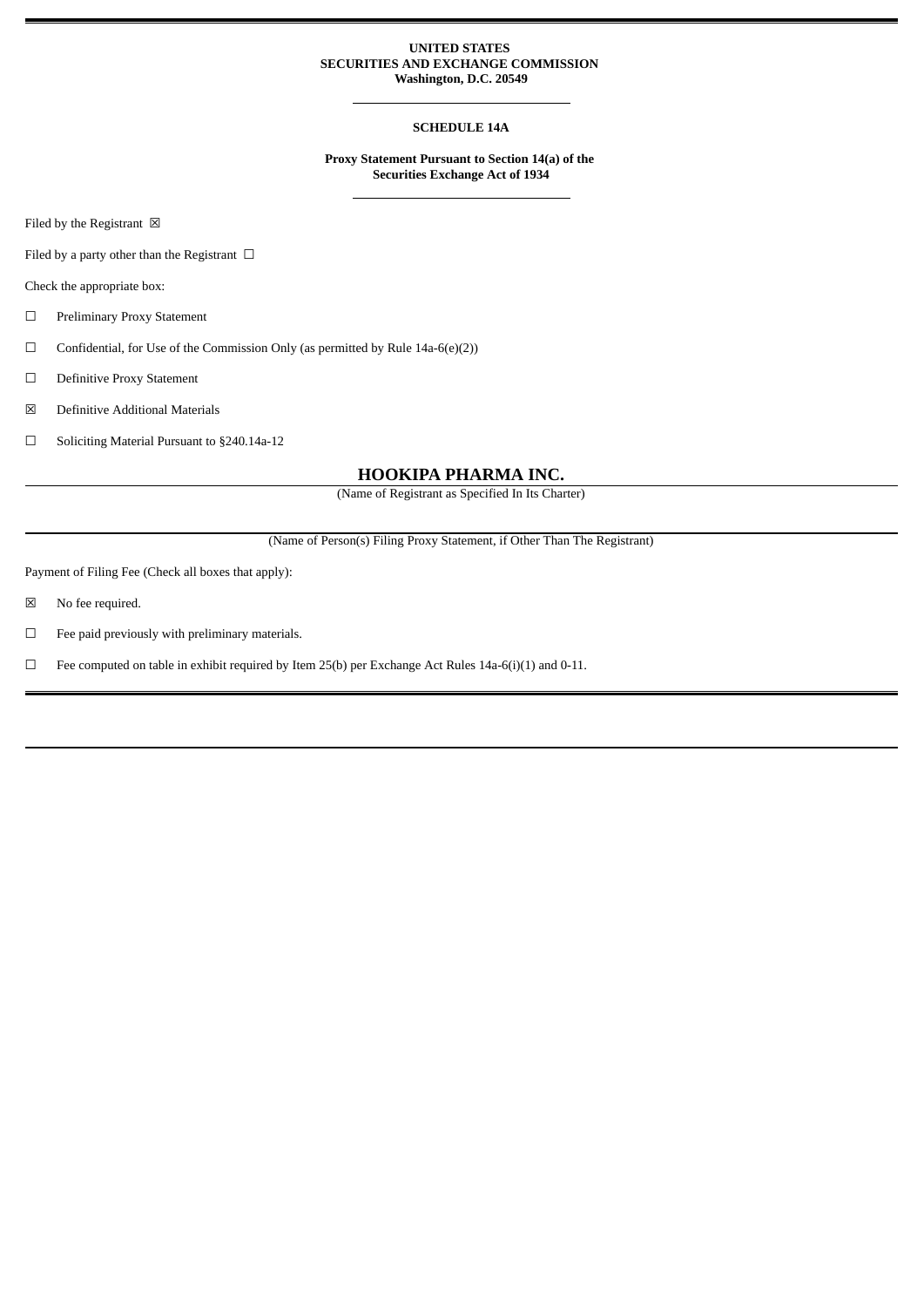

## **HOOKIPA PHARMA INC.**

2022 Annual Meeting Vote by June 29, 2022 11:59 PM ET



D86126-P69245

HOOKIPA PHARMA INC 350 FIFTH AVENUE, SUITE 7240

## You invested in HOOKIPA PHARMA INC. and it's time to vote!

You have the right to vote on proposals being presented at the Annual Meeting. This is an important notice regarding the availability of proxy material for the stockholder meeting to be held on June 30, 2022.

# Get informed before you vote

View the Notice and Proxy Statement and Annual Report on Form 10-K online OR you can receive a free paper or email copy of the material(s) by requesting prior to June 16, 2022. If you would like to request a copy of the material(s) for this and/or future stockholder meetings, you may (1) visit www.ProxyVote.com, (2) call 1-800-579-1639 or (3) send an email to sendmaterial@proxyvote.com. If sending an email, please include your control number (indicated below) in the subject line. Unless requested, you will not otherwise receive a paper or email copy.



\*Please check the meeting materials for any special requirements for meeting attendance.